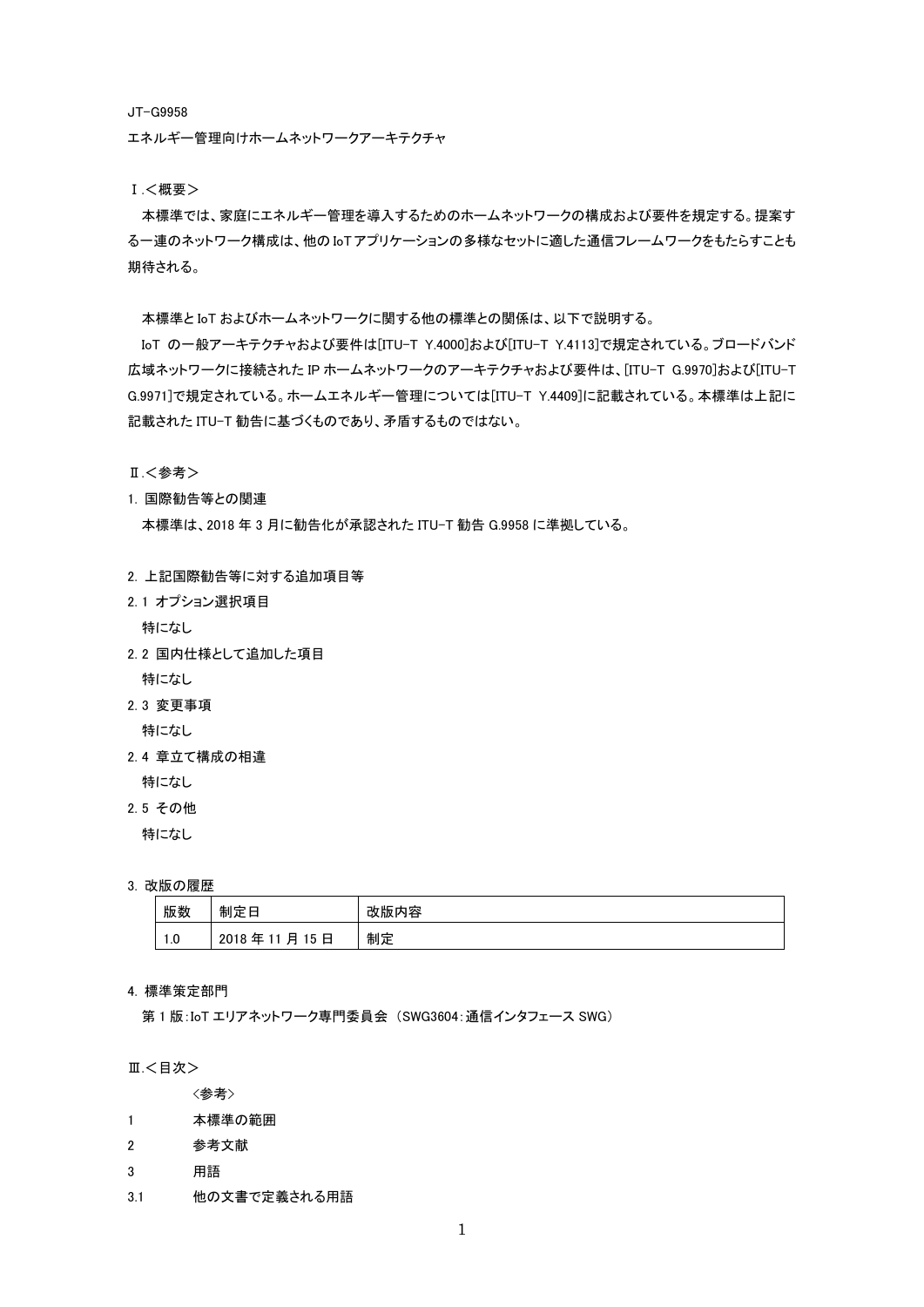- 3.2 本標準で定義される用語
- 3.2.1 コンポーネント
- 3.2.1.1 HEMS コントローラ
- 3.2.1.2 HEMS 管理対象家電機器
- 3.2.1.3 ホームゲートウェイ
- 3.2.1.4 非 HEMS 家電機器
- 3.2.1.5 スマートメーター
- 3.2.2 ネットワーク
- 3.2.2.1 専用ホームネットワーク
- 3.2.2.2 汎用ホームネットワーク
- 3.2.2.3 汎用ネットワーク
- 3.2.2.4 ユーティリティネットワーク
- 4 略語
- 5 規約
- 6 ネットワーク構成
- 6.1 要約
- 6.2 消費電力の監視
- 6.3 ユーティリティネットワークを通じた消費電力量の監視および制御
- 6.4 汎用ネットワークを使用した消費電力量の監視および制御
- 付録 I 日本における実際の配備事例
- I.1 サービスルートの定義
- I.2 B ルートの機能要件
- I.3 通信プロトコルの例

参考文献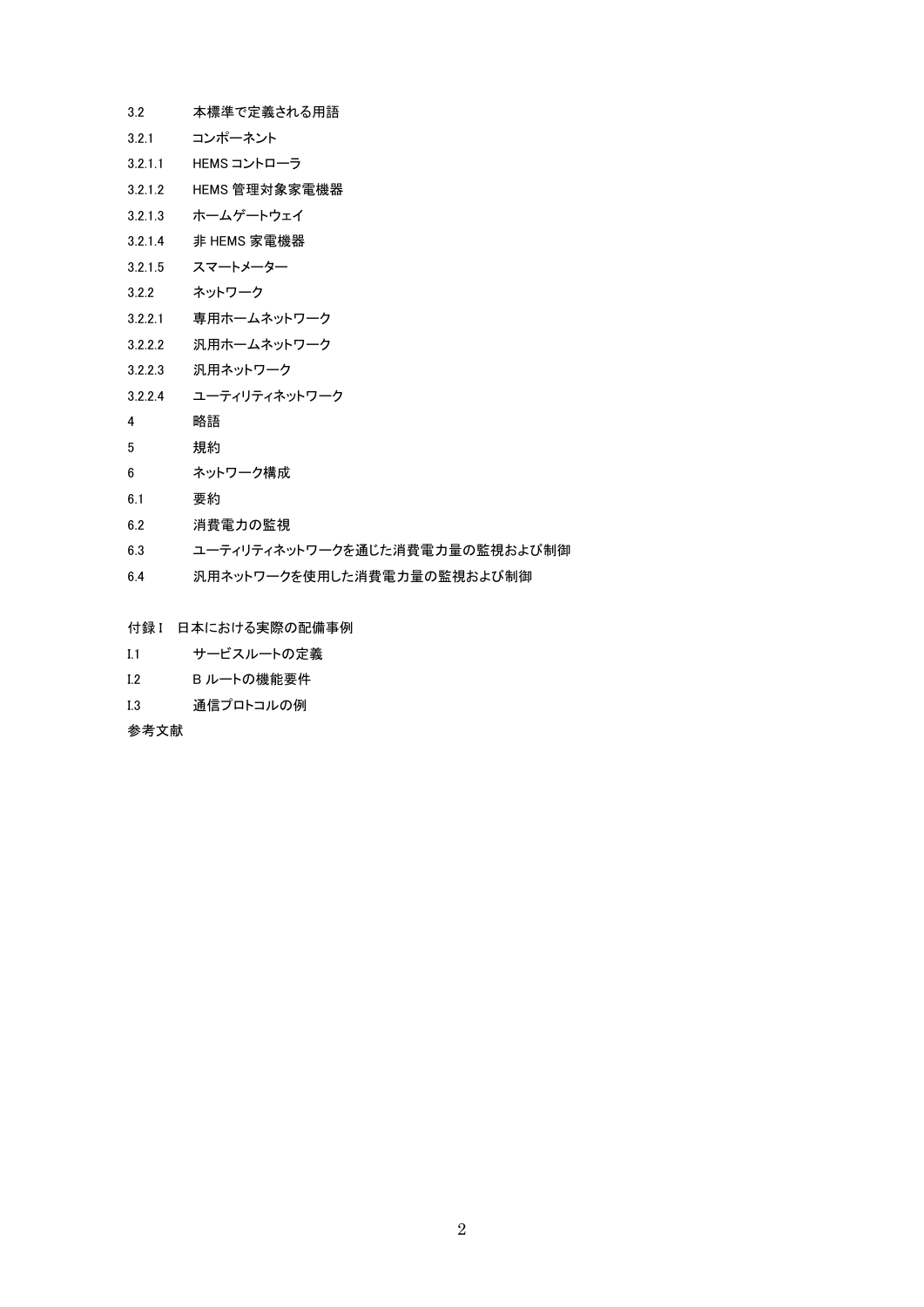#### JT-G9958

Generic architecture of home networks for energy management

#### Ⅰ.<Overview>

This standard specifies home network configurations and requirements for the provision of energy management services in the home. The proposed set of network configurations is also expected to result in a communication framework suitable for a broader set of other IoT applications.

The relationship between this standard and other standard on IoT and home networks is described as follows.

IoT generic architecture and requirements have been specified in [ITU-T Y.4000] and [ITU-T Y.4113]. Architecture and requirements in IP home networks connected to broadband wide area networks have been specified in [ITU-T G.9970] and [ITU-T G.9971]. Home energy management has been described in [ITU-T Y.4409]. This standard is based on the Recommendations mentioned above and does not introduce any conflicts.

#### Ⅱ.<Reference>

1. Relation with international standards and national standards

ITU-T recommendation G.9958, Generic architecture of home networks for energy management (03/2018)

2. Relation with TTC standards

Nothing

3. References(Non-standard documents)

Nothing

4. Change history

| Version   Date |                   | Outline   |
|----------------|-------------------|-----------|
| $\vert$ 1.0    | November 15, 2018 | Published |

5. Working Group that developed this standard

Version 1.0: TTC IoT Area Network Working Group (SWG3604: Communication Interface SWG)

### Ⅲ.<Table of contents>

<Reference>

1 Scope 2 References 3 Definitions 3.1 Terms defined elsewhere 3.2 Terms defined in this Recommendation 3.2.1 Components 3.2.1.1 HEMS controller 3.2.1.2 HEMS-managed home appliances 3.2.1.3 home gateway 3.2.1.4 non-HEMS appliance 3.2.1.5 smart meter 3.2.2 Networks 3.2.2.1 dedicated home network